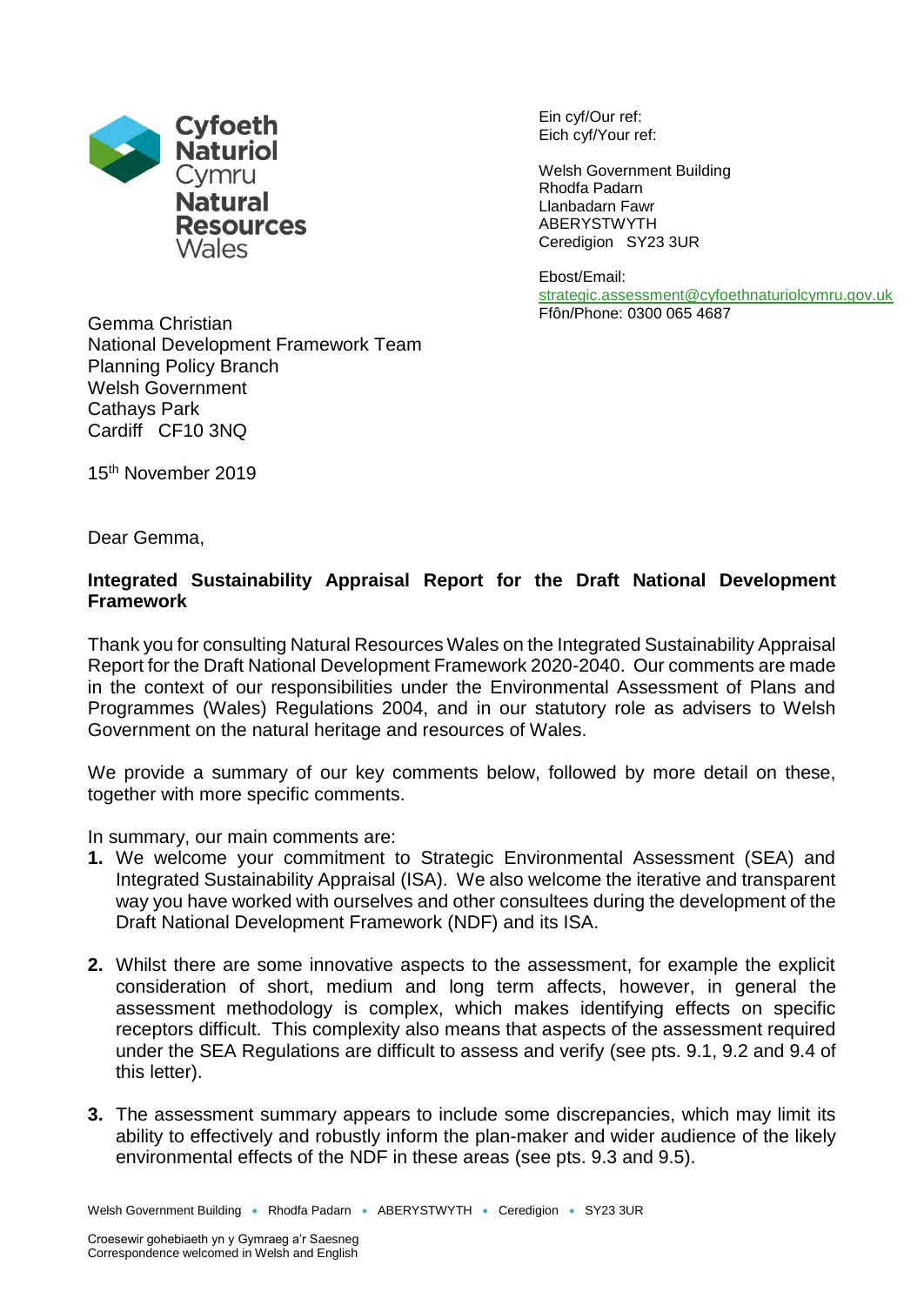

- **4.** The consideration of climate change should be strengthened, especially around flood risk and the unsuitability of some sites in targeted growth areas for development due to present and future flood risk (see pts. 12 and 13).
- **5.** We consider that the negative landscape impacts of renewable energy policies deserved greater consideration, especially the implications of the move from land that currently sits within Strategic Search Areas to land within Priority Areas for Renewable Energy (see pt. 15.2.3), and the potential for cumulative impacts (see pt. 15.2.4).
- **6.** Recommendations for mitigation should be strengthened and made more comprehensive (see pt. 10).
- **7.** Monitoring proposals require further development and should be more effectively targeted at areas where likely significant effects have been identified (see pt. 11).

We also present comments on specific topic areas, namely flood risk, water resources, landscape and geodiversity.

Our detailed comments are as follows.

- **8.** Inconsistency between significant negative effects in Appendix B and the main report
	- **8.1.**A number of Significant Negative Effects appear to be incorrectly summarised. Two significant negative effects (on ISA Obj. 8 - Air Quality and ISA Obj. 9 – Water Resources) have been identified in the detailed assessment matrices but are missing from both the Summary tables and from the Non Technical Summary. The significant negative long term impact of Policy 20 on Air Quality (p. 183) and Water Resources (p. 185), as identified in Appendix B, is understated as minor negative (i.e. pink in summary table when it is red in Appendix B) and the significant negative impacts of Policy 32 (Cardiff Airport) on air quality (ISA Obj. 8) are also understated – medium and long term are red in Appendix B but only pink in the summary. This error is repeated in paragraph 2.6.10 and in the Non Technical Summary 1.1.43 which only refer to significant negative long term effects on greenhouse gas emissions (Obj. 6).

We seek clarity as to whether this is simply an editing error between drafts, with the main report representing the most recent draft, or whether the significance of the effects illustrated in Appendix B is correct and the main report has overlooked significant negative effects identified in its own analysis, which could raise more significant concerns in the robustness of the assessment overall. Note that we have not been able to check each individual assessment cell in the matrices against the accompanying text.

### **9.** Complexity and clarity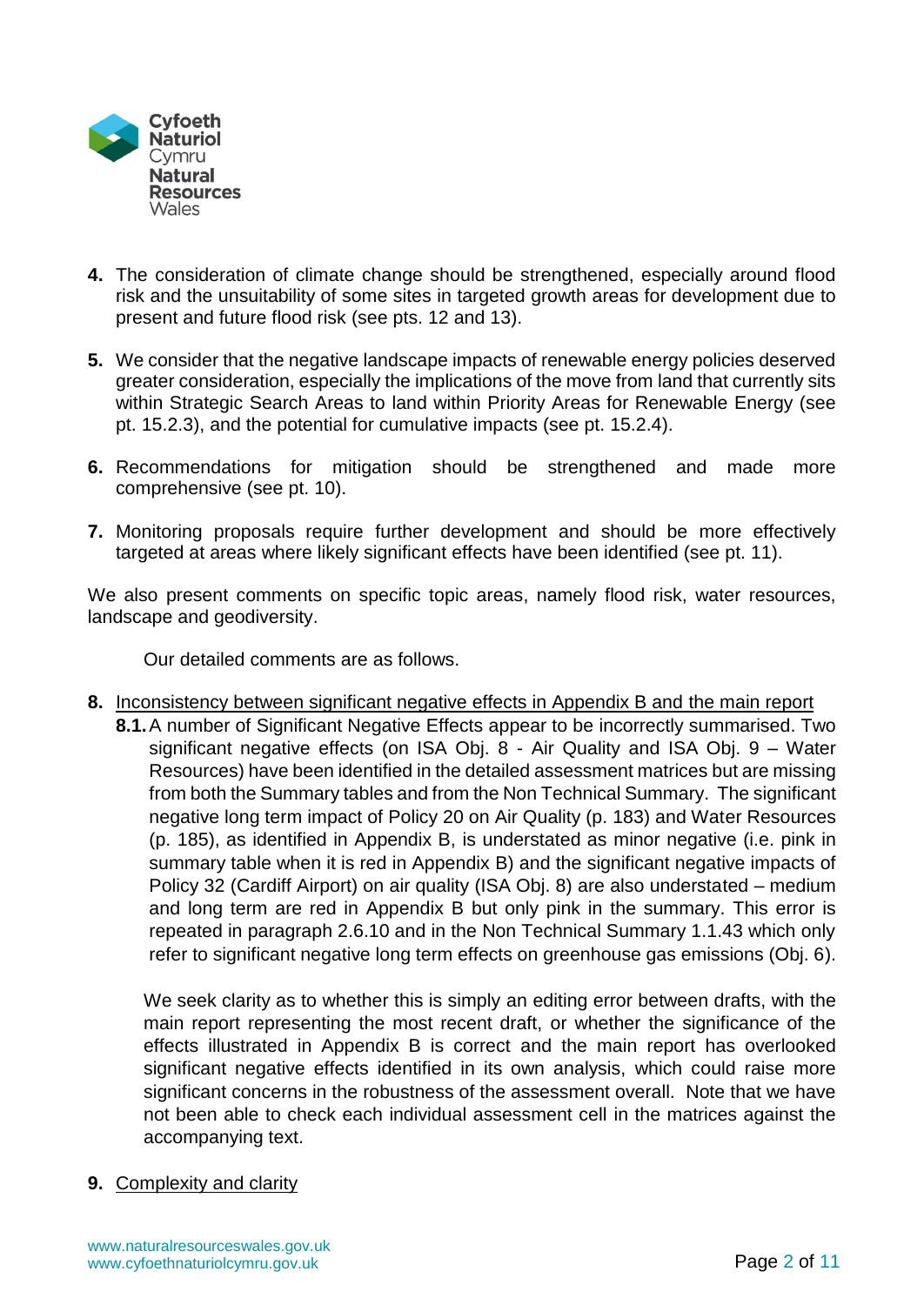

- **9.1.**The assessment is complex and challenging to get to grips with. The very extensive, cross-referenced assessment matrices are daunting and often hard to follow and understand. They could have been made more user-friendly and their presentation improved, for example by using column headings rather than repeating the label in each cell, or by providing a table of policy groupings. The page numbering is also confusing, with the main report and Appendix A in one sequence (pp. 1-78), but Appendix B starting again at page 1 (pp. 1-267), so that pp 1-78 could be in either Appendix B or the main report.
- **9.2.**Because of the complexity, readers are more dependent on the summaries in the text of the main report. There is a lack of clarity as to why certain aspects are highlighted in the summary of recommendations table (Table 2-10) and others are not. For example, recommendations on green infrastructure networks and flood risk are included, but recommendations on sustainable construction (p. 261) or geodiversity (p. 63 of Appendix B) are not.
- **9.3.**Certain summary tables contain significant errors. For example, Table 2-8 (Scores for all policies for all ISA objectives) omits a line for Policy 18 (North Wales Coastal Settlements), as well as mis-recording significant negative effects as minor negative effects as described in Point 1 above. We seek clarity as to whether these tables have been quality checked to ensure that they accurately reflect the conclusions of the assessments as set out in Appendix B.
- **9.4.**The complexity of the assessment makes it hard to track impacts on SEA receptors in the ISA as each is reflected in multiple ISA objectives and guide questions. For example, Table 1-6 'SEA Directive topics and main ISA objectives of relevance' shows Biodiversity as being relevant to Objectives 7, 9, 16 and 17, with each objective having between 5 and 13 decision aiding questions, only a few of which address biodiversity (Table 1-5). Only for Objective 16, which is primarily focussed on biodiversity, would negative impacts on biodiversity definitely translate into a negative score against that objective in the assessment. This limits the effectiveness of the ISA in transparently informing the plan-maker of the likely environmental effects of the draft plan, a key function of SEA. Whilst we support in principle the integrated sustainability appraisal approach, we have consistently maintained that it is essential that specific SEA requirements, as set out in the SEA Regulations, remain distinct.
- **9.5.**In places, the assessment does not appear to reflect the current version of the draft NDF or the ISA. For example, section 2.6.2 states that the NDF does not include a chapter on the spatial strategy, although in fact this is one chapter of current draft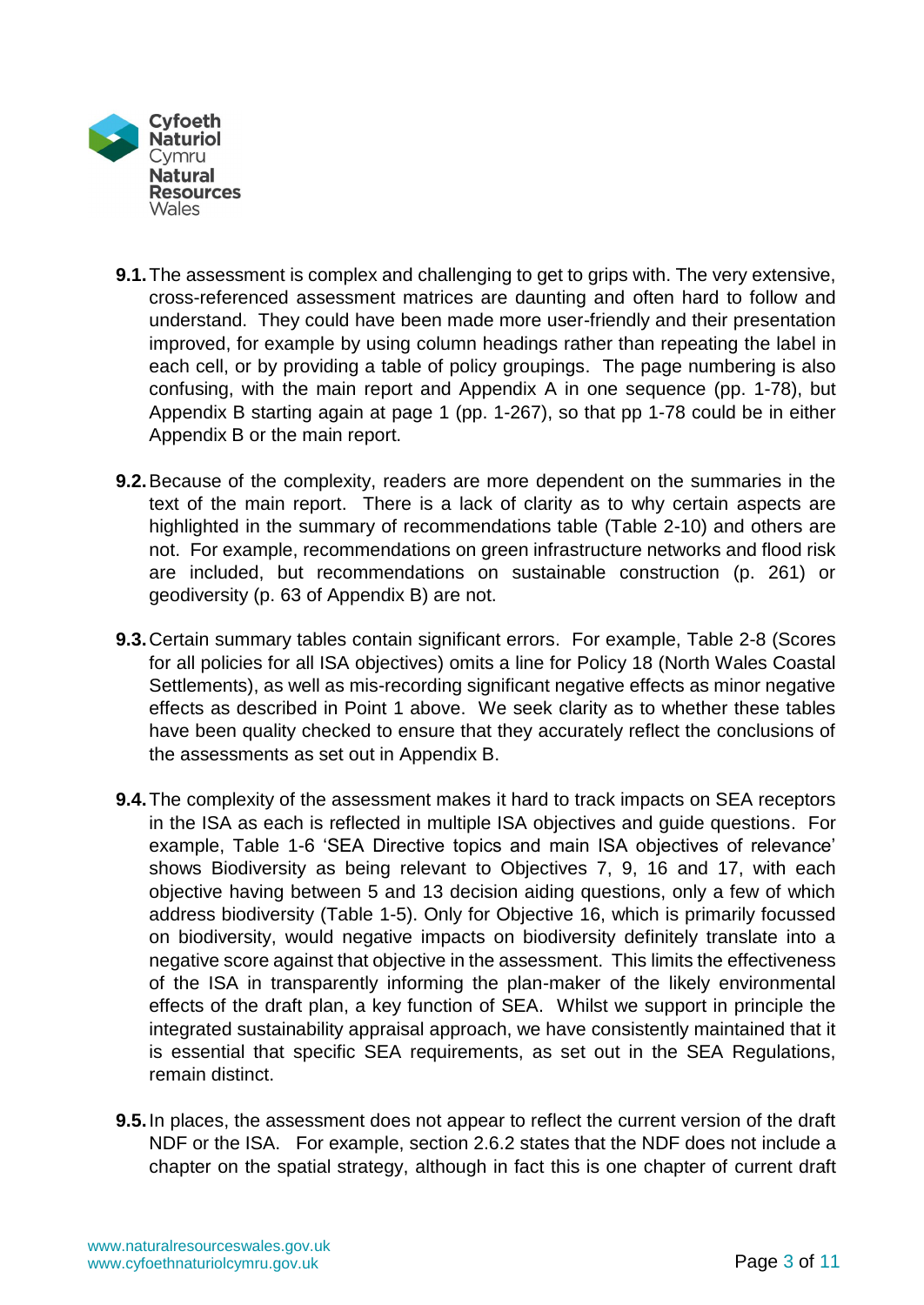

NDF together with a suite of associated policies. Similarly, there appears to be some confusion in the ISA over whether the proposed National Forest is on one site or several, whereas the draft NDF clearly states that it will be on more than one site.

- **9.6.**A key purpose of SEA and ISA is to provide an objective assessment of the environmental *etc*. effects of a plan - the priority given to addressing the various effects it highlights is more subjective, depending on, among other things, political will and available funding. Under Policy Grouping 7 (Renewable energy) the ISA text includes reference to '*an accepted degree of landscape change*' (p. 142-3). The assessment goes on to record no landscape impacts for Policies 11 and 13 (Wind and Solar outside of priority areas, and Other renewable energy developments). Both policies include wording that '*benefits are maximised and there are no unacceptable adverse effects on landscape'*. Whilst we recognise that these policies aim to avoid unacceptable adverse effects, they do not aim to avoid all adverse effects and the ISA should reflect this when assessing their effects. We therefore consider that the ISA should be recording a potential negative effect on landscape from these policies.
- **9.7.**Table 2.9 (p. 58) summarises cumulative, synergistic and secondary effects together. However, presenting such diverse impacts across a range of policy types as one score risks oversimplifying and limiting its usefulness. For example, for Obj. 13 Landscape, the overall impact is assessed as being neutral, through including positive effects relating to green infrastructure and negative ones relating to wind and solar farms.

### **10.**Mitigation and Recommendations

- **10.1.** Because of the length and complexity of the assessment matrices in Appendix B, readers are likely to rely more on the summaries presented in the main report text. The summary of recommendations to enhance the sustainability performance of the draft NDF, presented in Table 2-10, is therefore particularly important. However, this table does not present a comprehensive summary of the assessment, more a headline review, and the rationale over which points have been drawn out from the dozens of recommendations in the full assessment matrices in Appendix B is not clearly explained. We provide two examples below:
	- **10.1.1.** Important recommendations on geodiversity (p. 63 of Appendix B), biodiversity (p. 265) and sustainable construction (p. 95) are not included in this table. There are also no recommendations included to mitigate green greenhouse gas (GHG) emissions.
	- **10.1.2.** A key recommendation made on p. 54 of the main reports is not included in the table, namely to subject Policies 20 (Port of Holyhead) and 32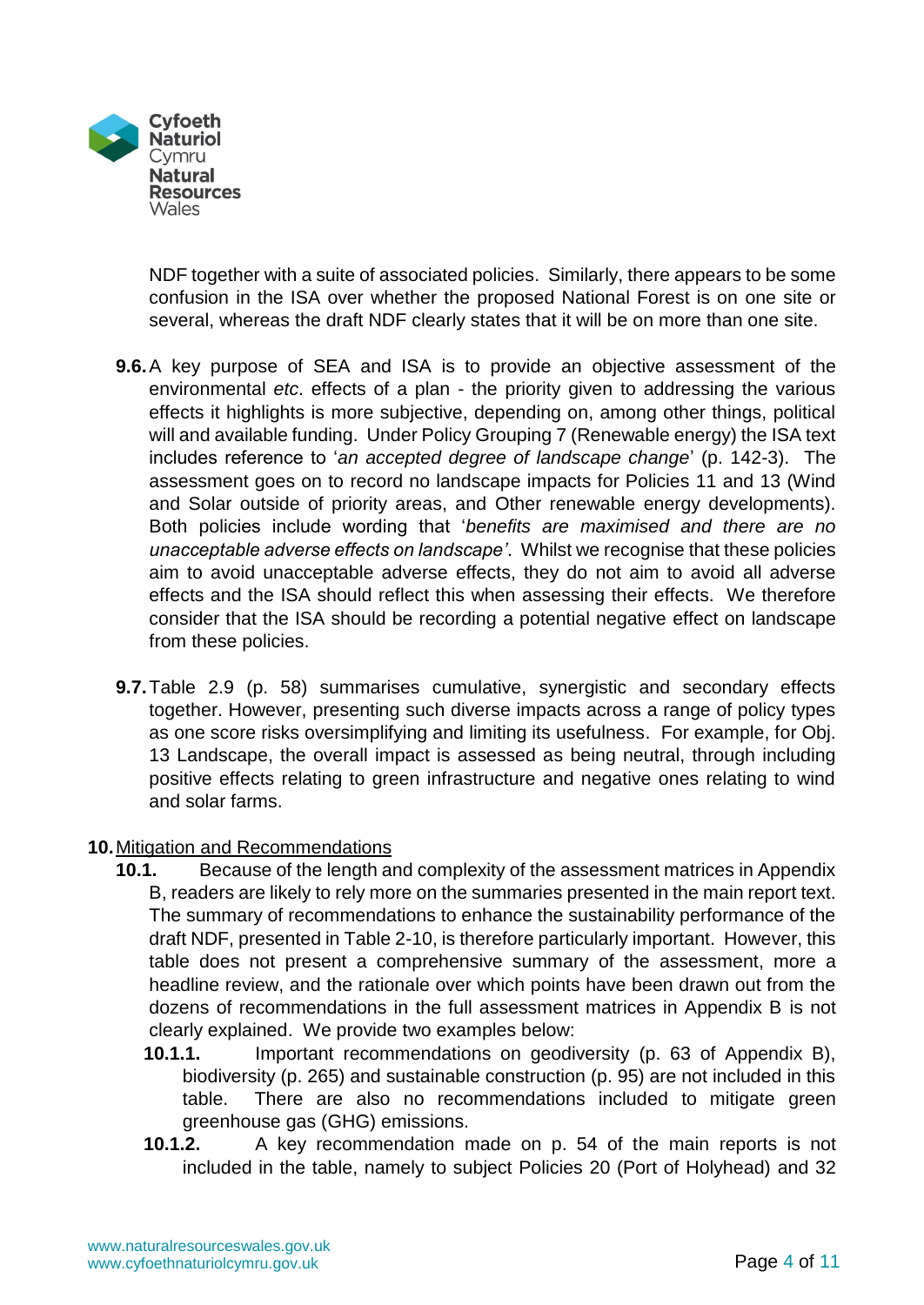

(Cardiff airport), which both have significant negative impacts on GHG emissions, to more detailed analysis of their contribution to GHG emissions to inform a targeted mitigation strategy.

## **11.**Monitoring

- **11.1.** It is our view that the monitoring proposals set out in the ISA require further development. The current outline, set out on p.63, Table 2-9 (which should be correctly labelled Table 2-11) appears to be more aspirational than robust and workable. For example, '*Indicators related to condition of biodiversity designations… specifically in relation to the role of the NDF to be developed and agreed*.' For complex matters with many influences, we question whether it is realistic to be able to identify specific effects from the NDF separately from all the other influences.
- **11.2.** We understand that the intention is to have an integrated monitoring framework for the NDF and ISA. Within this, we remind you of the SEA requirement to monitor likely significant environmental effects as predicted in the SEA, and so would like to see monitoring focussed in particular on the significant negative effects predicted in some areas, in particular against Objs. 6 (GHG) and 7 (Flood Risk).
- **11.3.** For Obj. 7 (Flood Risk), we suggest that monitoring 'loss of functional floodplain as a result of development' should be included.
- **11.4.** The *UK Climate Change Risk Assessment 17* (*UK CCRA 17*) sets out climate risks for Wales, and these should be considered in their entirety when deciding on appropriate monitoring indicators. For example, ISA Objective 7 (Flood Risk) includes a decision aiding question (p.24) on encouraging 'all new development to be climate change resilient'. Climate change resilience is wider than just flood risk and should be adequately monitored. We recommend including a monitoring indicator around the reduction of wider climate risk and the attainment of climate resilient infrastructure.
- **11.5.** We refer you to State of Natural Resources Report (SoNaRR) for additional potential monitoring indicators.

### Comments on specific topics

### **12.**Climate Change

We advise that the consideration of climate change should be further strengthened, and actions for adaptation and mitigation more integrated throughout the ISA and NDF.

**12.1.** The NDF should guide Wales in planning for and implementing climate change adaptation measures, to support long term sustainable development and a more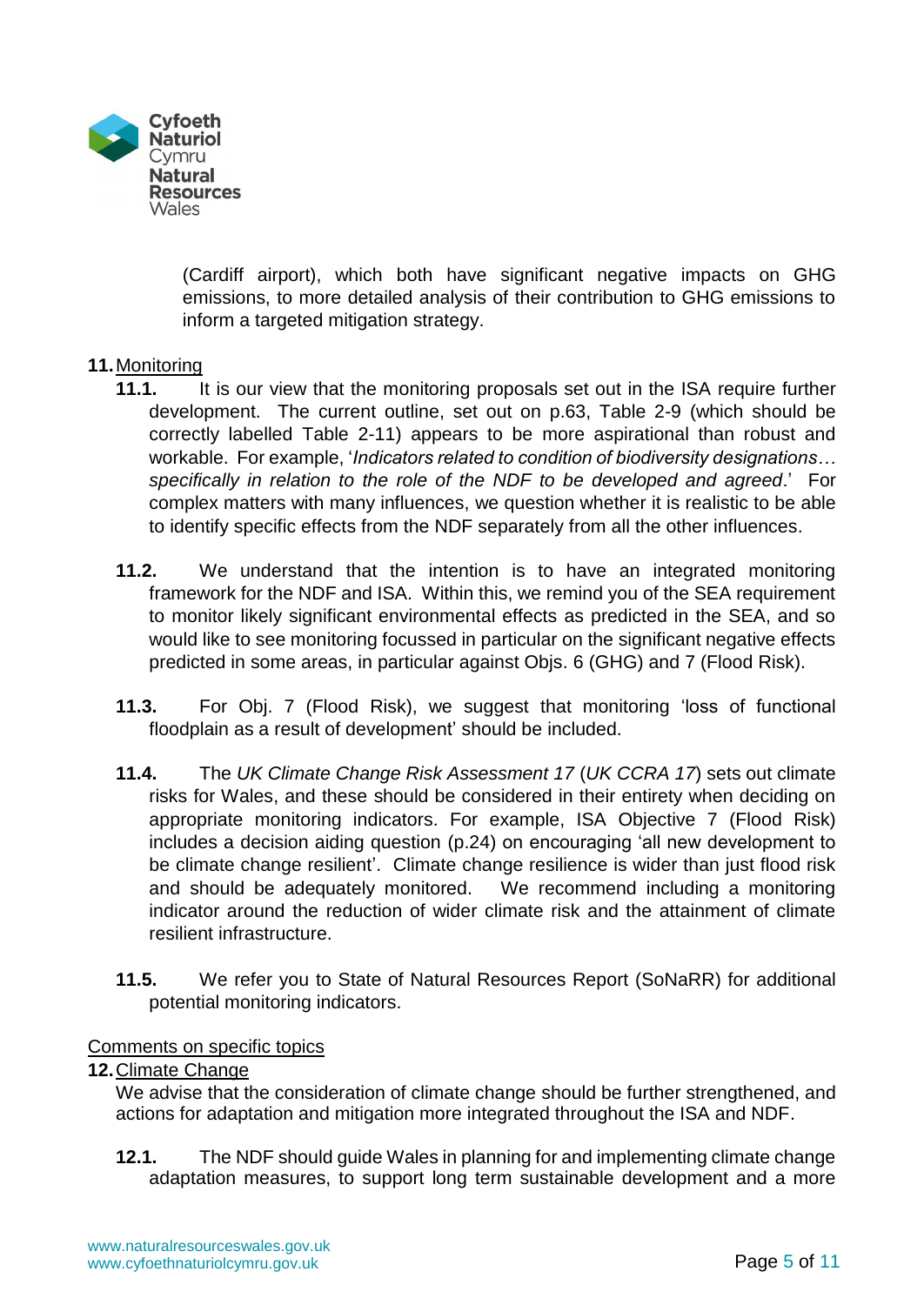

resilient Wales, and the ISA has a key role in evaluating and strengthening how it does this. Currently, decarbonisation aspects appear to get more attention than adaptation/mitigation. The ISA should more clearly highlight the current and future flood risks which may limit development within the focussed growth areas identified in the draft NDF, particularly in Policies 18 (North Wales Coastal Settlements) and 28 (Newport).

- **12.2.** We consider that the *UK CCRA 17* should be included in section 2.1.3 in the list of particularly important national documents, together with the Climate Change Adaptation Plan for Wales (currently at final draft stage). Whilst flood risk is the main risk for Wales identified in the *UK CCRA 17*, there are many other risks and challenges to the delivery of climate resilient infrastructure which are set out in this document.
- **12.3.** The assessment of Policy 5 Delivering affordable homes refers to sustainable construction methods but makes no recommendation that they be adopted. We suggest that this should be included as a recommendation along with the recommendation that '*the sustainability of sites for development should be a primary consideration over where to situate new homes…*', and both recommendations should be included in the Summary of Recommendations Table 2-10. Whilst there is a cost to the construction of sustainable new homes, building energy efficient homes which reduce energy use and emissions should actually make housing more affordable in terms of life-time costs even if it results in some additional up-front costs, as ongoing running costs will be significantly reduced. In addition, we consider it is likely that energy efficient and climate resilient communities will be more socially cohesive.
- **12.4.** The assessment of Policy 25 Haven Waterway is significant positive for GHG emissions (p. 209 of Appendix B). The accompanying text however describes a range of positive and negative impacts. We suggest that this should more accurately be recorded as a mixed effect, not significant positive.

### **13.**Flood Risk

**13.1.** We have some concerns about the priority given to flood risk in the assessment and the NDF. This is a particular concern given that flood risk is likely to increase in the future due to climate change. The ISA highlights the potential for the regional development policies 23, 25, 27, 28 and 29 to have a negative impact on flood risk, but it is not clearly stated that flood risk should be a deciding factor when siting new development. Several of the priority areas for development (e.g. North Wales coastal arc, Newport) are already at heightened risk of flooding. Prioritising more development in these areas will increase the pressure to develop on or near flood plains with associated future problems.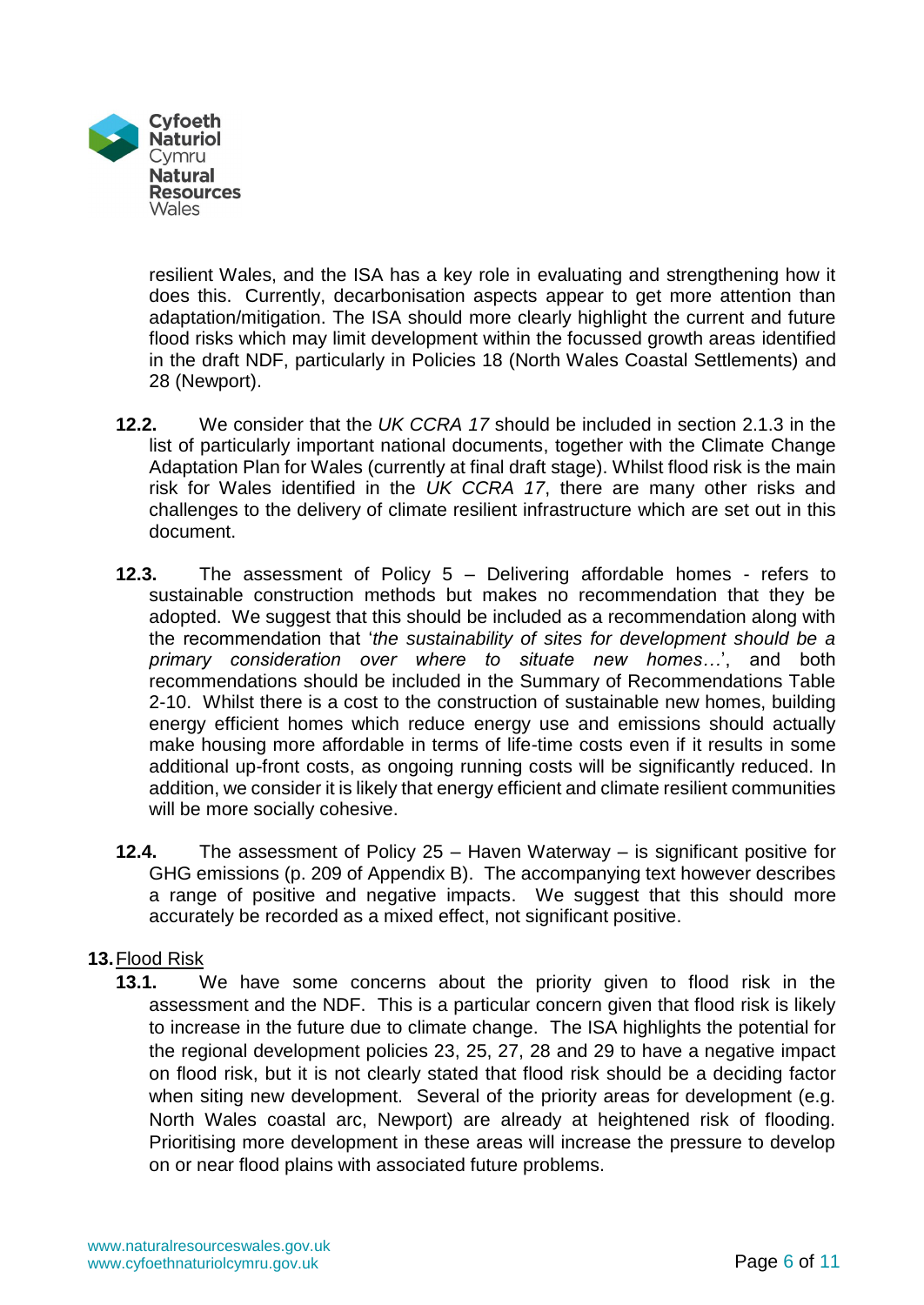

- **13.2.** Support for the redevelopment of brownfield sites is included in several NDF policies, but the future flooding constraints and compliance with Planning Policy Wales (PPW) may mean some of these sites are more suited to green infrastructure than housing or industrial development. These potential impacts are not currently reflected in the ISA. There are also potential impacts from exposure to flood risk on health and wellbeing, especially for housing developments.
- **13.3.** We welcome the recognition in paragraph 2.6.8 of the extensive flood risk present in areas targeted in the Spatial Strategy, and the risk that the significant level of development proposed would place some new development in active floodplains. The assessment could be improved by looking longer term at how climate change is likely to exacerbate these current day risks. Climate change may mean that difficult decisions will need to be made, especially around the coast, where current and proposed development may not be sustainable in the longer term.
- **13.4.** Table 2-10 Summary of Recommendations and Welsh Government's responses - whilst we accept and agree with the comments referencing PPW and TAN15, we do not agree that the draft NDF *clearly* identifies flooding as a significant issue which may constrain development in many areas. For example, the draft NDF states Welsh Government is "*determined to see development and growth in Newport*" (Policy 28), yet does not as part of the policy or supporting text acknowledge the already significant challenges flood risk presents to this area.

### **14.**Water resources

- **14.1.** We have concerns about whether the ISA correctly identifies all the potential impacts on water resources. Some of the places targeted for development, such as Wrexham and Deeside (Policy 17), and Newport (Policy 28), are in areas which may already be under water stress. The assessment for Newport identifies a potential impact on water quality, and there are several recommendations, including that development should only be permitted where there is adequate capacity in the local sewage system, and that new-builds should incorporate water efficiency measures to minimise consumption. By contrast, there is predicted to be no discernible impact on water resources in the Wrexham and Deeside area and hence no recommendations. We consider that similar impacts are possible in Wrexham and Deeside to those predicted in Newport, and that similar recommendations should therefore be included.
- **14.2.** We also note that the summary of recommendations in Table 2-10 does not include any recommendations around mitigating impacts on water resources and quality. We recommend that broad recommendations are included that any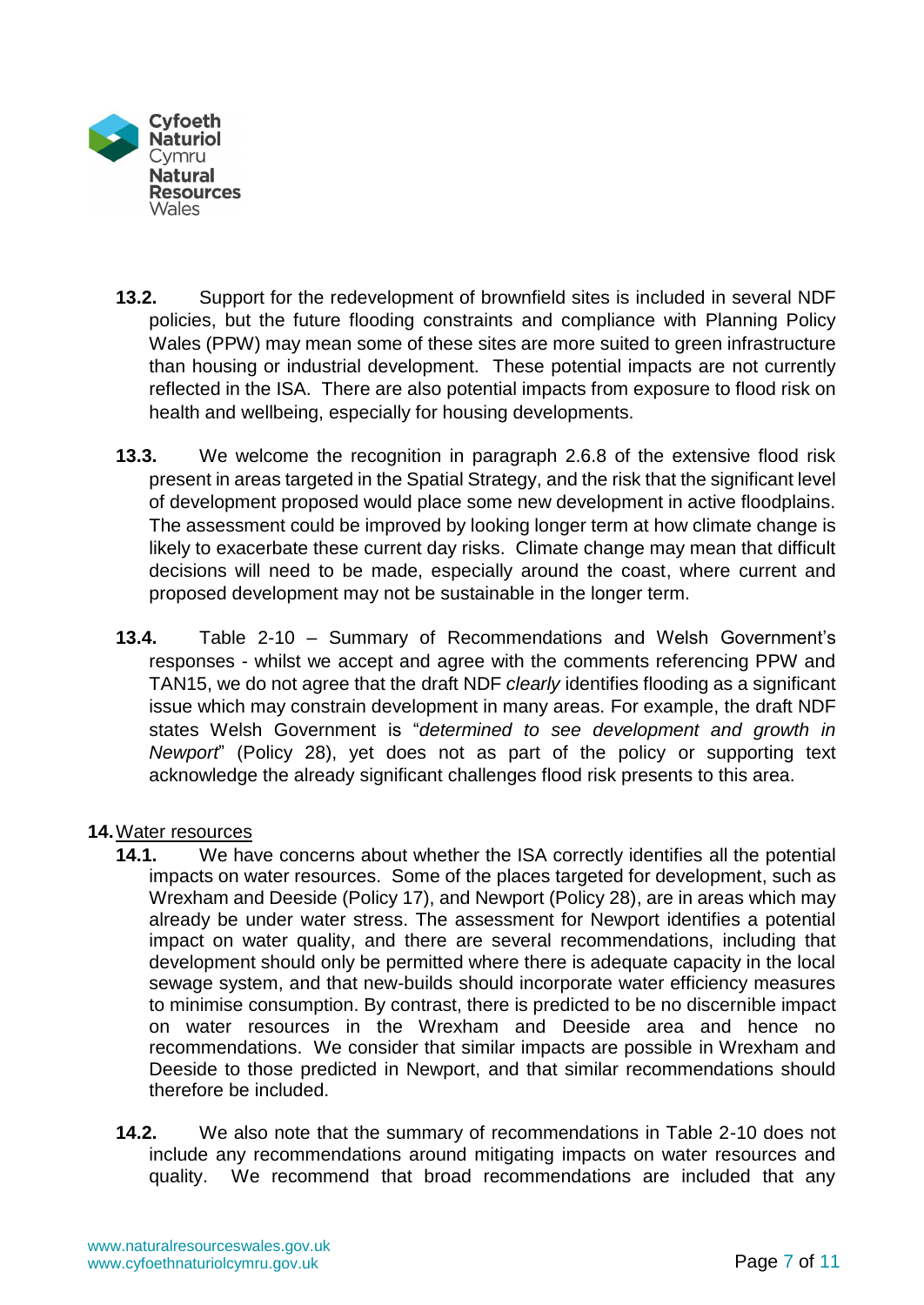

development in growth areas should be sited so that local sewage systems are not over-capacity, and that all new-builds should include water efficiency measures.

### **15.**Landscape

Landscape impacts are predicted from several NDF policies, many of which may be mitigated by sensitive siting and strategic green infrastructure. The impacts from renewable energy developments, particularly wind and solar power, will be significant and often cannot be mitigated. The urgent need to decarbonise energy supply leads to the acceptance in the policy of landscape change, but this does not reduce the impact on the landscape.

### **15.1.** Green infrastructure – need for further guidance

Better landscape design is often a key to creating appropriate, robust and resilient landscapes that can accommodate new development. There is potential for significant positive impacts on landscape and visual resources from policies that promote green infrastructure, but in order to realise this, we consider that the NDF will need supporting with further guidance to inform subsequent programmes and projects.

### **15.2.** Renewable Energy policies

The following comments relate to the assessment of the landscape impacts of Policies 10, 11, 12 and 13 (pp. 142-143).

### **15.2.1.** Acceptability of adverse impacts

We note that the assessment states that Policies 11 and 13 would have a neutral impact, 'as the policy states that planning applications must demonstrate there are '*no adverse impacts' by way of… landscape and visual…*'. The current policy wording in the draft NDF (p. 40 of NDF) however states that there must be '*no unacceptable adverse effects…'.* This wording implies that some adverse impacts may occur but may be considered acceptable: if this is the case, the assessment should record a potential negative landscape impact.

#### **15.2.2.** Balancing landscape and visual effects with the urgent need to decarbonise energy generation

We consider that the policies relating to Priority Areas for renewable energy, and renewable energy outside of Priority Areas (Policies 10 and 11) would have a significant adverse effects on Wales's landscapes (not minor negative as set out in p. 142 of Appendix B), because of the scale of developments envisioned combined with the policy of accepting landscape change from wind and solar farm developments, often in rural, upland or undeveloped landscapes. This is particularly so for wind farms, that are known to have very significant visual effects. However, as the NDF sets out, the wider planning need is for a rapid decarbonisation of energy generation in the context of a climate emergency (see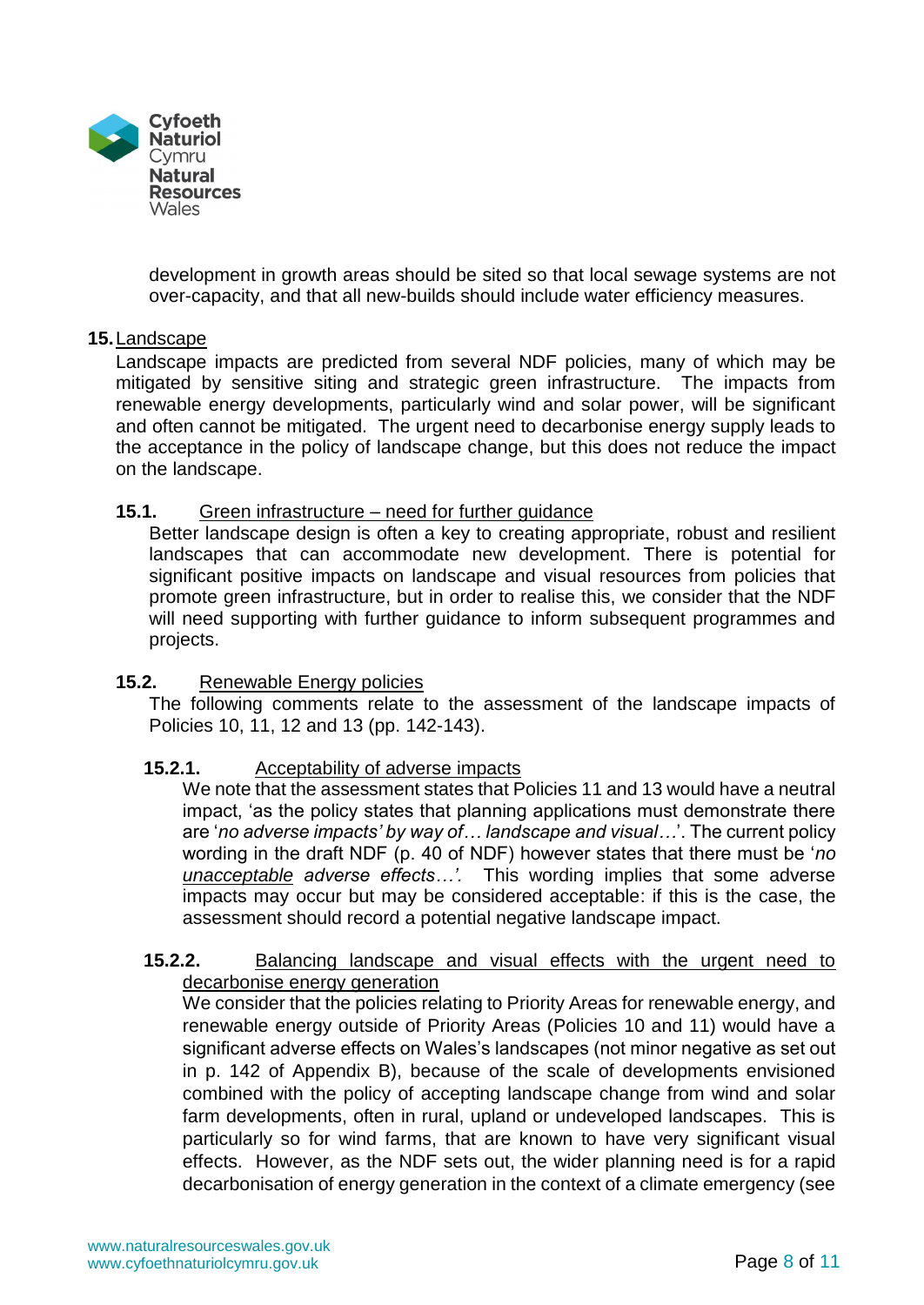

pt. 8.6 above). Opportunities to mitigate the landscape and visual effects on this scale are limited. However, we understand that Welsh Government are commissioning further technical guidance on this subject, which we welcome.

### **15.2.3.** The spatial pattern of Priority Areas in relation to Strategic Search Areas and the difference in landscape and visual effects

We recommend that the assessment consider in more depth the implications of the policy change from the former Strategic Search Areas (SSAs) to the proposed Priority Areas for Renewable Energy (PAREs). In particular, the spatial pattern of Priority Areas differs from the spatial pattern of SSAs that the Priority Areas would replace. Priority Areas are much larger than SSAs, reflecting the need to increase the amount and scale of developments. Whereas SSAs tended to be located on open rolling upland plateaux with forestry, Priority Areas tend to be also located on enclosed farmland in some areas, notably in parts of Ceredigion and Carmarthenshire. We note a strong correlation with Priority Areas avoiding large areas of LANDMAP's Visual and Sensory Aspect areas that were evaluated as 'high' or 'outstanding', which tend to be undeveloped, remote, tranquil upland areas and not lowland enclosed farmland.

As Priority Areas to some extent avoid the uplands, which society tends to value most highly for their natural beauty, this leads to some Priority Areas in lowland areas closer to where more people live, which would be likely to lead to more residential amenity effects. The assessment does not explore the issue of whether this is the correct option for the NDF in landscape terms for fitting in the Priority Areas.

### **15.2.4.** Cumulative landscape and visual effects

We consider that potential negative cumulative landscape impacts deserve greater discussion and consideration in the ISA. As the Priority Areas identified in Policy 10 cover a significant land area, and as Policy 11 also allows for some large wind and solar farm developments outside of these Priority Areas, the effect, despite the spatial policy of the NDF, may be to allow much more flexibility to developers in their site search. In consequence, a developer is likely to choose the easiest and most productive locations to develop. This could lead to clusters of developments that would provide cumulative landscape and visual effects in some parts of Wales. The Cumulative, synergistic and indirect effects section of the ISA (p. 57) does not discuss this adequately and simply records mixed impacts (+/-) in Table 2-9.

# **15.3.** Mobile Action Zones: risk of cumulative landscape and visual effects

NDF Policy 6 supports an increase in the scale and numbers of mobile telecommunications developments, and that there is a presumption in favour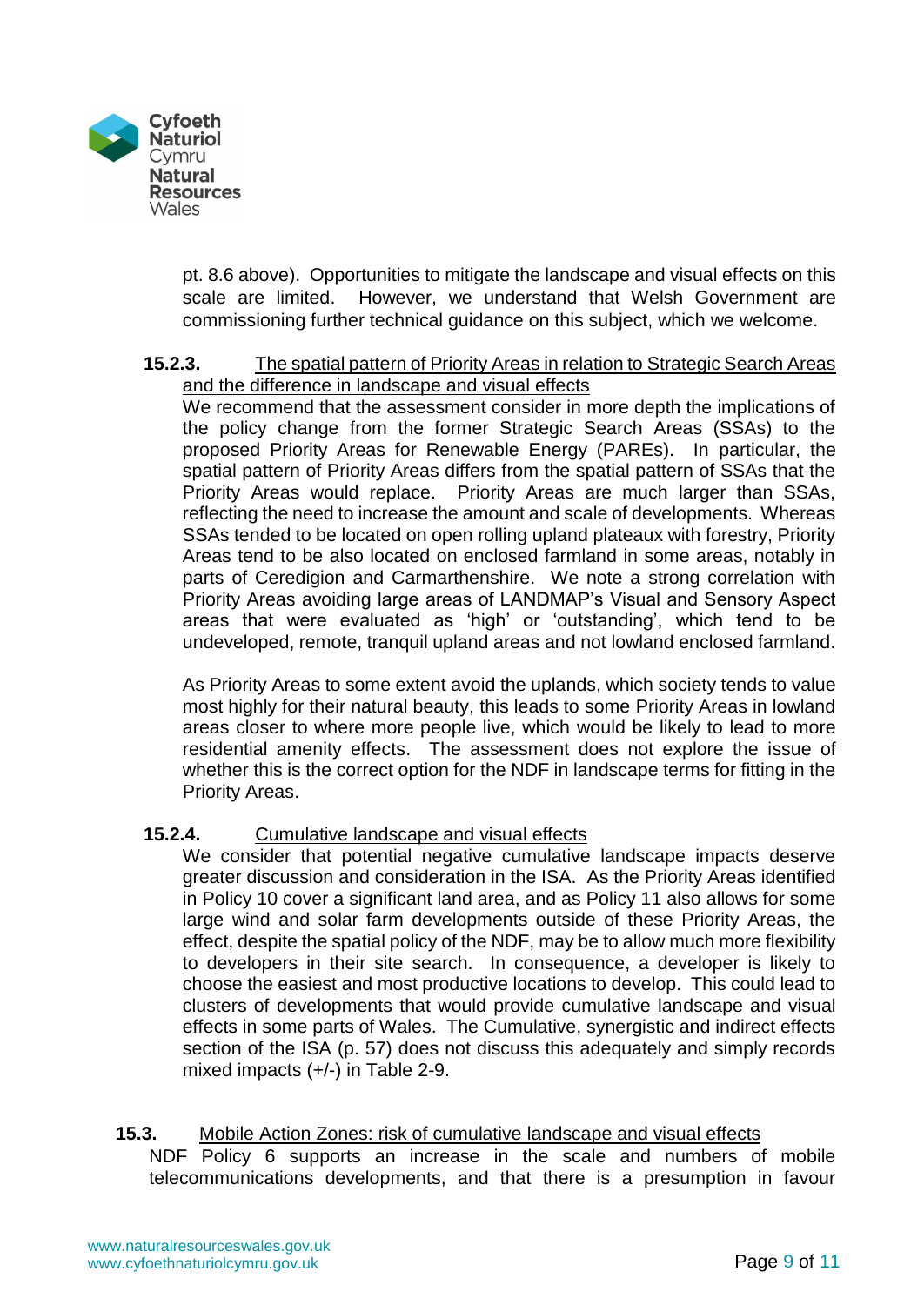

provided there are no significant adverse landscape impacts. Although the assessment records a minor negative impact, we consider there could be a risk of significant adverse landscape and visual impacts occurring from the collective clutter that this form of development could produce. We agree with the mitigation suggested (p. 105) that such infrastructure should be '*carefully managed and located*' to avoid adverse landscape impacts, and further recommend that guidance on this is developed.

### **15.4.** Compact towns and tension with space for urban green infrastructure

We consider that there is a potential for adverse impacts on landscape and townscape from the sustainable urban growth supported in Policy 1, although the ISA records only positive impacts (p. 77), not mixed effects. NDF Policy 1 sets up a tension between a desire for higher density development in compact towns, and the need more widely to significantly increase our planning and implementation of urban green infrastructure, including gardens, parks, open spaces and street trees. There would be a conflict if in practice the policy led to infilling gardens or not providing the necessary scale of green areas within a development. For example, in 2013, in Wales, just 1% of all urban tree cover (a principal component of urban green infrastructure) was found in areas of high-density housing, often being those areas experiencing the highest levels of deprivation. Private residential gardens made up 35% of Wales' urban areas, providing 20% of all our towns' tree canopy, being 29% of all urban trees (figures from Natural Resources Wales' *Tree Cover in Wales' Towns and Cities*, 2016, p. 64). This study also showed that 159 of Wales' 220 towns lost canopy cover between 2006 and 2013, including 7000 large trees and 20 hectares of urban woodland.

We suggest expanding the seventh recommendation in Table 2-10 Summary of Recommendations (which currently refers to consideration of the potential impact of dense urban development on air quality) so that it covers the potential implications for green infrastructure as well.

### **15.5.** Area policies that favour development

The ISA identifies the potential for Policy 20 (Port of Holyhead) to have adverse landscape impacts on the nearby Anglesey Area of Outstanding Natural Beauty (AONB). We support the recommendation made on p. 192 around ensuring the AONB is protected or enhanced by development in the region. Likewise, Policy 23 has potential impacts on the Gower AONB, and we support the recommendation on p. 215 relating to the need for careful consideration of sensitive landscapes and seascapes or biodiversity assets to avoid adverse impacts. We suggest that these recommendations are included in Table 2-10 Summary of Recommendations in the ISA report.

### **16.**Geodiversity